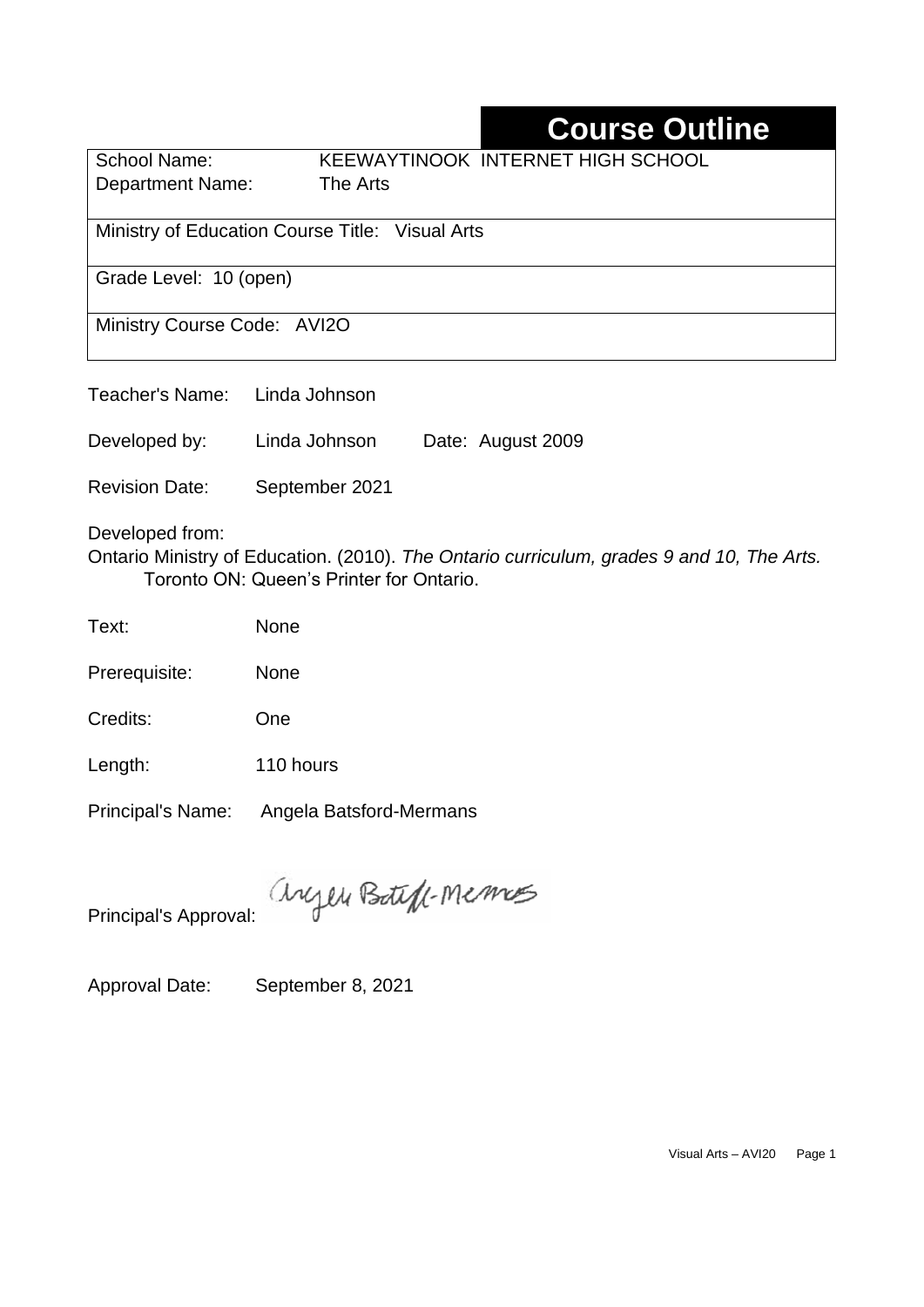## *Course Description/Rationale*

This course enables students to develop their skills in producing and presenting art by introducing them to new ideas, materials, and processes for artistic exploration and experimentation. Students will apply the elements and principles of design when exploring the creative process. Students will use the critical analysis process to reflect on and interpret art within a personal, contemporary, and historical context.

# *Overall Curriculum Expectations*

### **Creating and presenting**

- Apply the creative process to create a variety of art works, individually and/or collaboratively;
- Apply elements and principles of design to create art works for the purpose of self-expression and to communicate ideas, information, and/or messages;
- Produce art works, using a variety of media/materials and traditional and/or emerging technologies, tools, and techniques, and demonstrate an understanding of a variety of ways of presenting their works and the works of others.

### **Reflecting, Responding and Analyzing**

- Demonstrate an understanding of the critical analysis process by examining, interpreting, evaluating, and reflecting on various art works;
- Demonstrate an understanding of how art works reflect the society in which they were created, and of how they can affect personal values;
- Demonstrate an understanding of the types of knowledge and skills developed in visual arts, and describe various opportunities related to visual arts.

### **Foundations**

- Demonstrate an understanding of, and use correct terminology when referring to, elements, principles, and other components related to visual arts;
- Demonstrate an understanding of conventions and techniques used in the creation of visual art works;
- Demonstrate an understanding of responsible practices related to visual arts.

| <b>Unit</b>                       |       | Length    |
|-----------------------------------|-------|-----------|
| 1. But is it Art?                 |       | 8 hours   |
| 2. Art by Design                  |       | 27 hours  |
| 3. Fine Art - Express Yourself    |       | 29 hours  |
| 4. Media Arts and Popular Culture |       | 35 hours  |
| 5. The Art of Crafts              |       | 11 hours  |
|                                   | Total | 110 hours |

## *Course Content*

### *Unit Descriptions*

Through exposure to modern and traditional First Nations artists, students are guided through a journey of expressing themselves and their individual First Nations communities in multiple artistic mediums. Exemplars provided to students include Indigenous artists from around the world such as Lakota sculpture artist Dale Lamphere, as well as artists from many of the home northern communities of students such as North Caribou Lake First Nation's Saul Williams and Jordan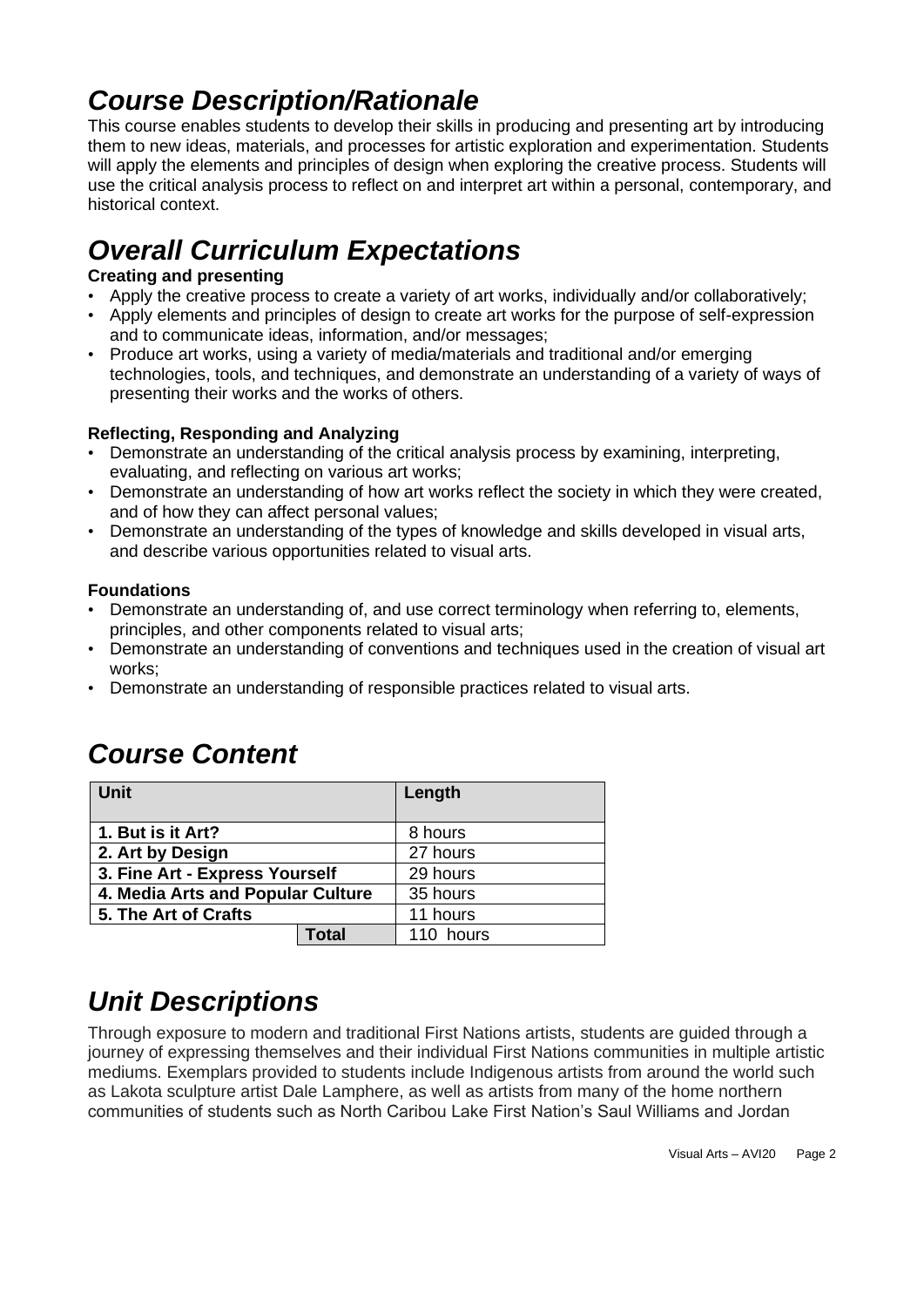Quequish. The painting unit devotes itself to the Woodland style, in particular the movement started by the local Anishinaabe artist Norval Morriseau.

#### **Unit 1 – But is it Art?**

In this introductory unit students will explore and reflect upon the meaning of art in various aspects of their lives. Questions will be posed such as: What is art? What is Indigenous art? Who decides this? What determines the value of art? Students will consider the aesthetic value and the relationship between art and society in both local and more global contexts. Students will address social and religious issues through the visual arts such as social justice, spirituality, and ethics. Student artists will explore the various materials and tools used to create art and will consider the impact on the value of the artwork. The drawing journal and related activities will provide the basis for further understanding and exploration.

#### **Unit 2 – Art by Design**

In this unit, students will investigate several aspects of design. Initially, they will discover how the elements and principles work together to make a good design through two-dimensional and threedimensional exercises. They will look at the role of design in their communities and in the world by engaging in the creation of two-dimensional and three-dimensional applied designs. The relationships between form and function, form and content, as well as product and target audience will be discovered as students grapple with both the practical and ethical aspects of designing for (could it say: designing for their local communities and for the larger world?) our world. Careers in design related fields will also be explored. A variety of two-dimensional and three-dimensional materials and tools, such as paper, paint, marker, pencils, cardboard, glue, scissors, cutting knives, etc. will be used.

#### **Unit 3 – Fine Art - Express Yourself**

In this unit the student will consider important relationships they have in their lives, such as their families, communities and the Land. They will explore and create images through two major works of art, one in two dimensions and one in three dimensions, using traditional and non-traditional materials. The students will extend the expressive possibilities of the elements and principles of design. Preliminary drawings and exploration of mediums will serve as the foundation for the finished products.

#### **Unit 4 – Media Arts and Popular Culture**

Students will investigate the codes and conventions (e.g., camera angles, colour, text, sound, stereotypes, etc.) used to manipulate target audiences of popular culture. The students will look at a variety of commercial products such as music videos, fashion, toys, etc. and determine how each popular culture product is constructed to convey a certain message or to elicit a particular response from its audience. Discovery and studio activities will give students the opportunity to examine the specific impact of various constructed media and to create their own media texts.

#### **Unit 5 – The Art of Crafts**

This unit respects the artistic intention and craft of the artisan. Original works in the textile arts, (weaving, appliqué, quilting, needlepoint, fabric painting), pottery techniques, jewellery, glass, papermaking, plaster and cement may be explored through discovery and selected activities. Teachers will utilize Indigenous and settler Canadian artisans and their crafts as the main resource of this unit. The cottage industry (folk home-based business to include and explore what's available in their communities such as beading, moccasins, sewing etc.) and careers in crafts from the past and the present will be investigated (e.g. The Bayeaux Tapestry, ancient pottery, Gothic stainedglass windows).

#### **Course Notes**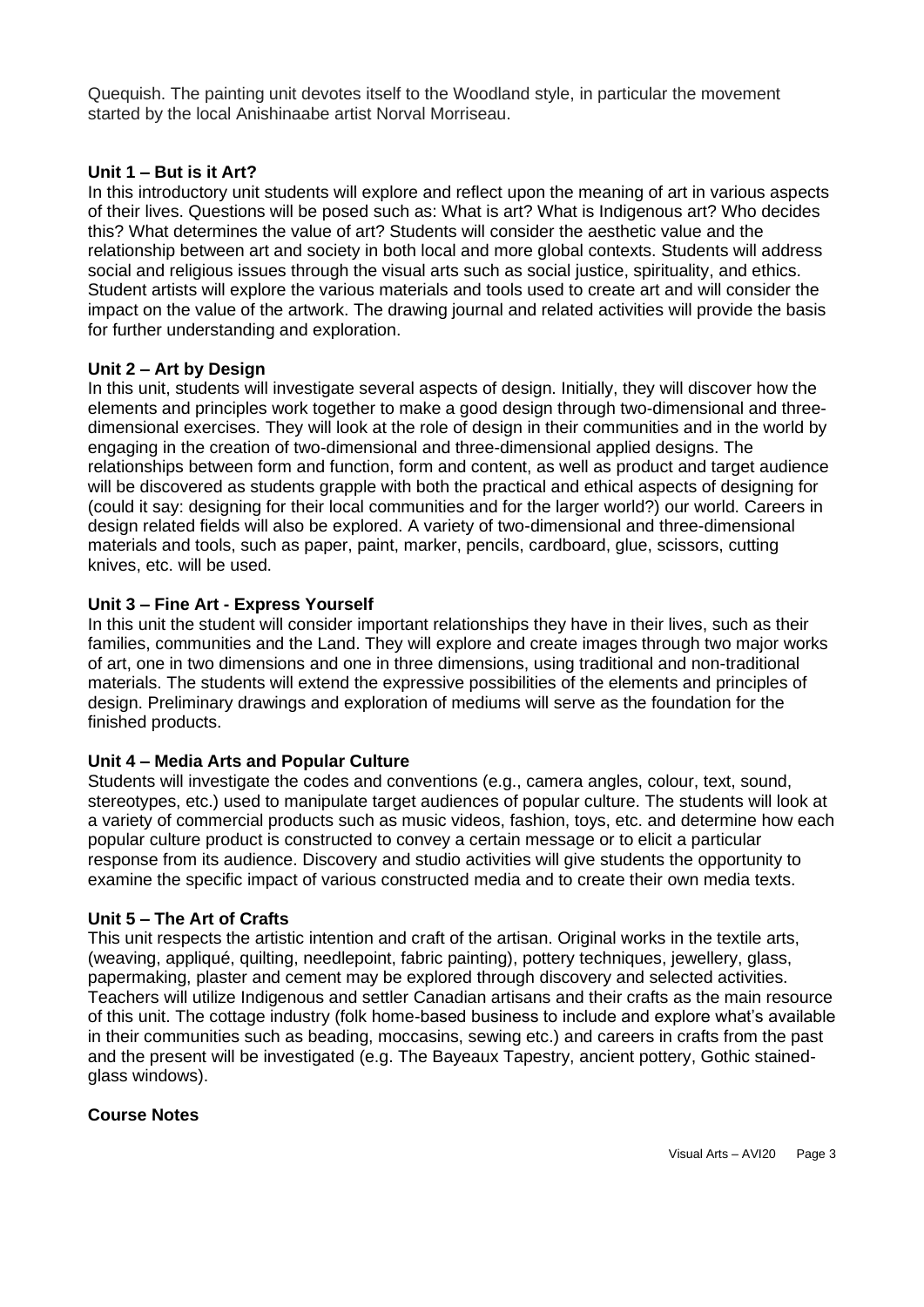The underlying continuum of the Grade 10 Visual Arts expectations is the emerging awareness of possible careers in the visual arts. The drawing journal and portfolio continue to be invaluable resource tools for the student artist as this course encourages exploration of a variety of art-making and art-viewing techniques. A teacher directed time-line will be developed throughout the course to help students understand the historical significance of the works of art they view, research, and use as inspiration. Whenever possible teachers should draw on local expertise to complement and enhance studio activities/discussions to give students post-secondary academic and career options in the visual arts. From Grade 10, students' Annual Education Plan should also include their tentative post-secondary destinations. This course may assist students in completing their plan while learning about possible options and choices, and the impact of their decisions on their educational and career goals. All students should be encouraged to develop and maintain a portfolio. Students will continue to refine their artistic skills, accumulate knowledge and experience new art-making processes. The WHMIS Safety Manual located in the school will provide information for the safe disposal of materials and is a must for art educators. The appropriate clean up, disposal, and use of art materials must be integrated into the process aspect of evaluation whenever possible. Responsibility, respect for materials and each other are part of the goal we envision for First Nations Schools.

### *Teaching/Learning Strategies*

A variety of strategies will be used in the online delivery of this course. Some instructional strategies include:

- brainstorming;
- video conference;
- interviewing;
- independent research (e.g., students explore and research a specific topic related to art history, art processes, and careers);
- application (creation of an artwork to demonstrate a specific function, portray a design concept, or communicate personal expression);
- presentation, ongoing oral, visual, and written presentation;
- viewing artwork, present art visuals to focus discussion regarding subject matter, content, use of the elements and principles of design, cultural influences, and styles;
- group display of art timelines;
- critiques, critical analysis of student, peer, historical, and contemporary artwork;
- exploration, experimentation with a variety of materials and techniques;
- drawing journal/information file, collection of visual and written information for artmaking, research and experimentation;
- display, refinement and preparation of work for formal public display:
- portfolio, a collection of student works reflecting skills, knowledge, and understanding accumulated throughout the year/semester.

Teacher and students will communicate over the internet through timely activity feedback, emails, messages, video and audio calls. Classroom mentors will assume the role of liaison between the teacher and student while also supporting a holistic approach to motivate, engage and support each individual student.

Learning goals will be discussed at the beginning of each assignment and success criteria will be provided to students. The success criteria are used to develop the assessment tools in this course, including rubrics, checklists, and exemplars.

# *Evaluation*

The final grade will be determined as follows (Ontario Ministry of Education, 2010):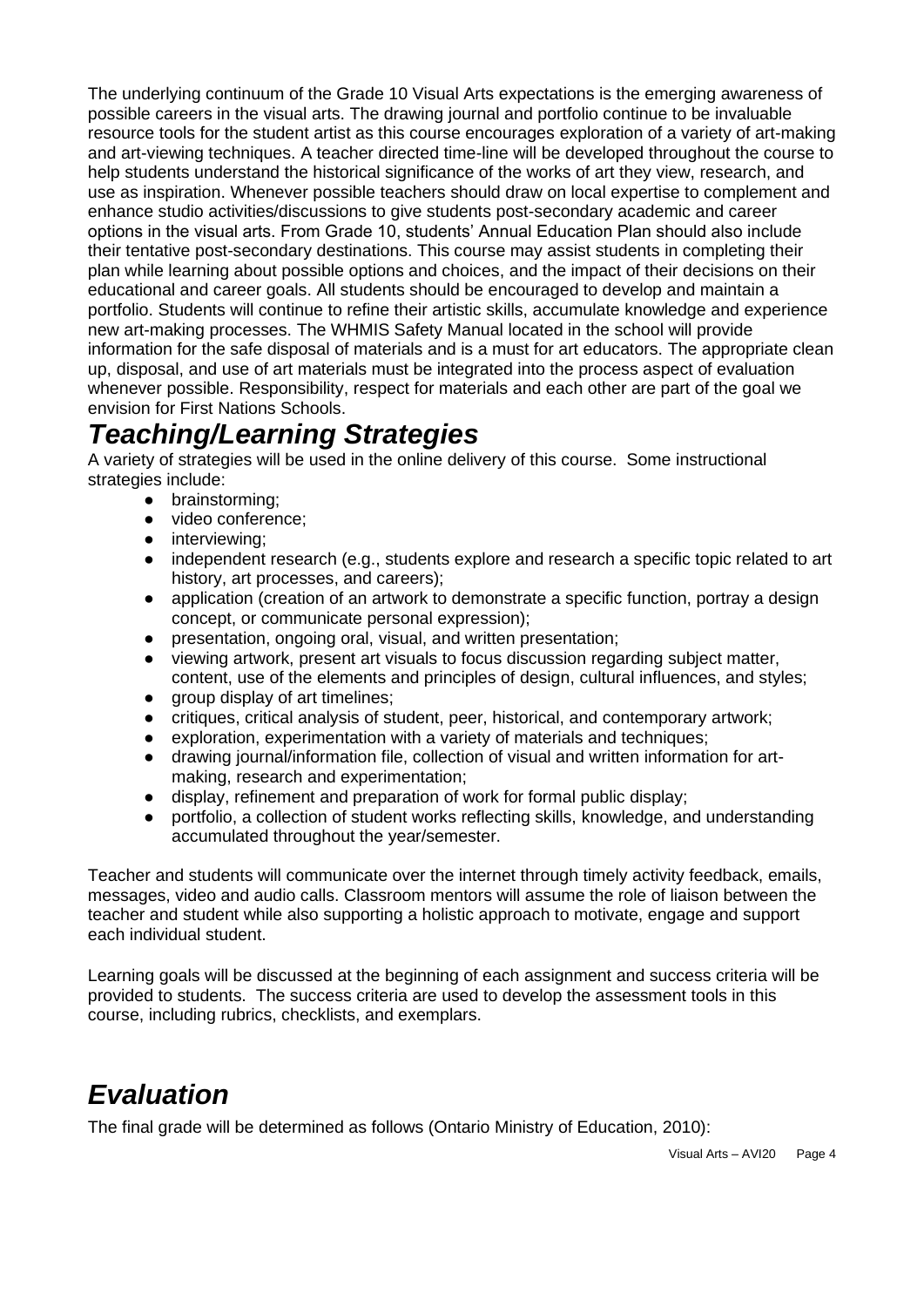- Seventy percent of the grade will be based on evaluation conducted throughout the course. This portion of the grade should reflect the student's most consistent level of achievement throughout the course, although special consideration should be given to more recent evidence of achievement.
- Thirty percent of the grade will be based on a final evaluation administered at or towards the end of the course. This evaluation will be based on evidence from one or a combination of the following: an examination, a performance, an essay, and/or another method of evaluation suitable to the course content. The final evaluation allows the student an opportunity to demonstrate comprehensive achievement of the overall expectations for the course (p. 47).

Ontario Ministry of Education. (2010). *Growing Success: Assessment, evaluation and reporting in Ontario schools*. Toronto ON: Queen's Printer for Ontario.

| Type of<br><b>Assessment</b> | <b>Category</b>             | <b>Details</b>                                                                                                                                                                                                                                                                                                                                                                                                                                                                                                                                                                                                             | Weigh<br>ting<br>$(\%)$ |
|------------------------------|-----------------------------|----------------------------------------------------------------------------------------------------------------------------------------------------------------------------------------------------------------------------------------------------------------------------------------------------------------------------------------------------------------------------------------------------------------------------------------------------------------------------------------------------------------------------------------------------------------------------------------------------------------------------|-------------------------|
| <b>Term Work</b><br>(70%)    | Knowledge/<br>Understanding | Use concepts and procedures from other art forms<br>in creating visual artworks.<br>Demonstrate an understanding of conventions as<br>they apply to the practice of visual arts production.<br>Identify connections between visual arts and<br>possible future education and careers.                                                                                                                                                                                                                                                                                                                                      | 13                      |
|                              | Thinking                    | Use concepts of visual art in their own work.<br>Explain the elements and principles of visual arts<br>as they apply to their own work and the work of<br>others.<br>Use the stages of critical analysis to examine and<br>discuss the aesthetic and compositional<br>components of current and historical visual<br>artworks.                                                                                                                                                                                                                                                                                             | 19                      |
|                              | Communication               | Use the stages of the creative process to<br>communicate their ideas individually and in groups<br>(e.g. exploration, experimentation, productions,<br>evaluation); all artworks and writings to be<br>collected in a Visual Arts Portfolio and Visual Arts<br>Journal throughout the course.<br>Explain the historical foundations of visual arts;<br>explain the elements and principles of visual arts<br>as they apply to their own work and the work of<br>others.<br>Identify the impact of visual artworks and<br>productions on themselves and their community;<br>identify the function of visual art in society. | 19                      |
|                              | Application                 | Demonstrate skills in manipulating traditional art<br>tools related to visual art (e.g., camera, video<br>camera, photocopier, tape recorder);<br>demonstrate skills in manipulating new and<br>emergent digital technologies used in creating<br>visual art (e.g. digital camera, scanner, digital<br>recorder, computer);<br>creating Visual Arts Portfolio and Visual Arts<br>Journal containing all artworks and writings.                                                                                                                                                                                             | 19                      |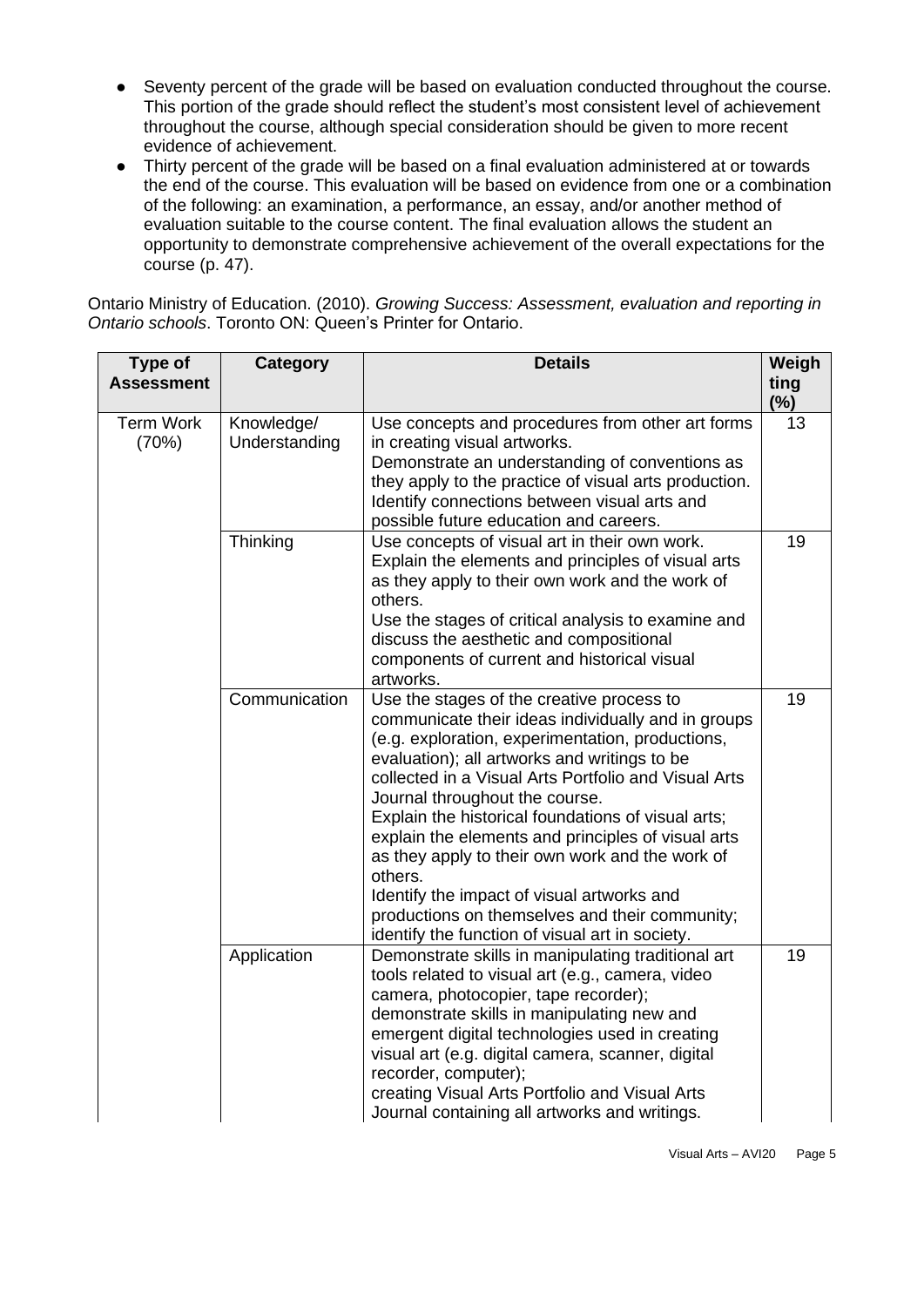|                     |                                  | Demonstrate an understanding of conventions as<br>they apply to the practice of visual arts production<br>in creating their own artworks. |                |
|---------------------|----------------------------------|-------------------------------------------------------------------------------------------------------------------------------------------|----------------|
|                     |                                  | Use the stages of critical analysis to examine and<br>discuss the aesthetic and compositional                                             |                |
|                     |                                  | components of their creative visual artworks                                                                                              |                |
| Final               | Culminating<br>Activity<br>(10%) | Knowledge/Understanding                                                                                                                   | $\overline{2}$ |
| Evaluation<br>(30%) |                                  | Thinking                                                                                                                                  | $\overline{2}$ |
|                     |                                  | Communication                                                                                                                             | 3              |
|                     |                                  | Application                                                                                                                               | 3              |
|                     | <b>Visual Arts</b>               | Knowledge/Understanding                                                                                                                   | 2              |
|                     | Portfolio and<br>Journal         | Thinking                                                                                                                                  | $\overline{2}$ |
|                     | (10%)                            | Communication                                                                                                                             | 3              |
|                     |                                  | Application                                                                                                                               | 3              |
|                     | <b>Final Exam</b>                | Knowledge/Understanding                                                                                                                   | $\overline{2}$ |
|                     | (10%)                            | Thinking                                                                                                                                  | $\overline{2}$ |
|                     |                                  | Communication                                                                                                                             | 3              |
|                     |                                  | Application                                                                                                                               | 3              |
|                     |                                  | <b>TOTAL</b>                                                                                                                              | 100            |
|                     |                                  |                                                                                                                                           |                |

### *Assessment/Evaluation Strategies*

A variety of assessment and evaluation methods, strategies and tools are required as appropriate to the expectation being assessed. These include diagnostic, formative, and summative within the course and within each unit.

Assessment *for* learning and assessment *as* learning is obtained through a variety of means, including the following:

- Ongoing descriptive feedback (e.g. of students Artist Statements and oral presentations)
- Self-assessment (e.g. sharing understanding of specific skills and creative processes, personal reflections, Art Journal, Art Portfolio)
- Peer assessment (e.g. the creation of art critiques)
- Mentor observations (e.g. during student creative activities)
- Teacher observations (e.g. during video conferences and synchronous chat sessions)
- Conversations with student on a regular basis to verbalize observations, ask questions, and clarify understanding.

Evidence of student achievement (assessment *of* learning) is collected from various sources, including the following:

- Ongoing observations of most consistent work, with consideration given to most recent work (e.g. assigned artwork, research project, eportfolio entries, drawing journal, presentations)
- Conversations with students (e.g. video conferencing about personal growth, creative growth and areas for improvement)
- Online tests and quizzes
- Summative unit activities (e.g. students organizing their own art show)
- Presentations (e.g. videos including art statements of specific artworks)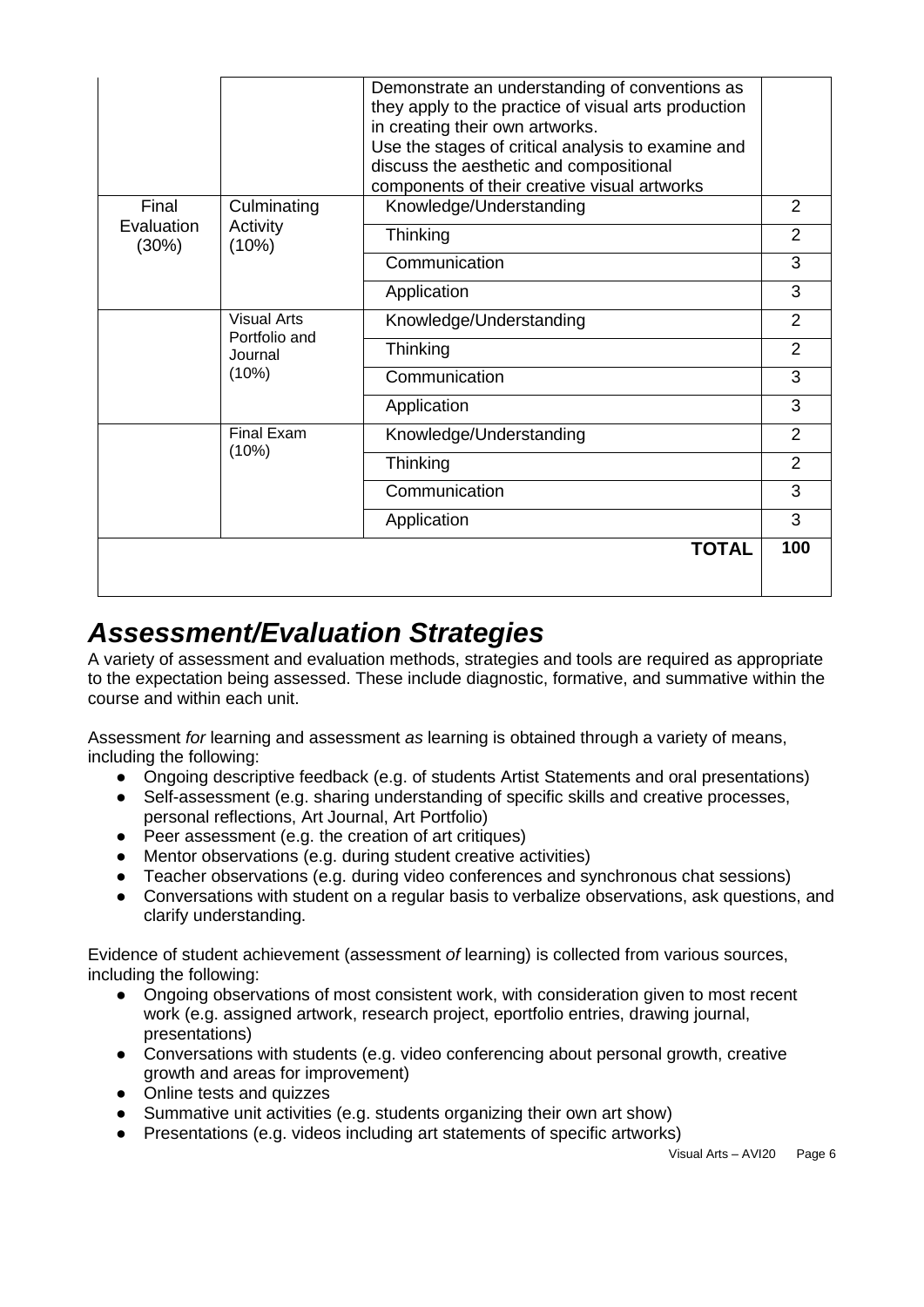- Culminating activity (My Blueprint portfolio);
- Exam.

The Ministry of Education's 2010 document, *Growing Success*, outlines the seven fundamental principles that guide best practice in the assessment and evaluation of students. KiHS teachers use practices that:

- are fair, transparent, and equitable for all students;
- support all students, including those with special education needs, those who are learning the language of instruction (English or French), and those who are First Nation, Métis, or Inuit;
- are carefully planned to relate to the curriculum expectations and learning goals and, as much as possible, to the interests, learning styles and preferences, needs, and experiences of all students;
- are communicated clearly to students and parents at the beginning of the course and at other points throughout the school year or course;
- are ongoing, varied in nature, and administered over a period of time to provide multiple opportunities for students to demonstrate the full range of their learning;
- provide ongoing descriptive feedback that is clear, specific, meaningful, and timely to support improved learning and achievement;
- develop students' self-assessment skills to enable them to assess their own learning, set specific goals, and plan next steps for their learning (p.6).

## *Resources*

ArtLex. (n.d.) Art Dictionary. [https://web.archive.org/web/20160905145612/http://www.artlex.com/](https://web.archive.org/web/20160905145612/http:/www.artlex.com/)

- City of Vancouver. (2016, Sept. 19). *First Nations art installations* [Video]. YouTube. <https://www.youtube.com/watch?v=T9EV6ygpthc>
- Clark, R. (1998). *An Introduction to Art Education*. London: Plan B Books.
- Curiosidades Extrano. (2014, Dec. 3). *Norval Morriseau: Aboriginal Canadian artist* [Video]. YouTube.<https://www.youtube.com/watch?v=ObjHmKNqaQg>
- Government of Canada. (2021). Crown-Indigenous Relations and Northern Affairs Canada. <https://www.canada.ca/en/crown-indigenous-relations-northern-affairs.html>
- Grant, J. (2011). *Traditional Native crafts* [Video]. YouTube. [https://www.youtube.com/watch?time\\_continue=3&v=37HLYefaXnI](https://www.youtube.com/watch?time_continue=3&v=37HLYefaXnI)
- Henley, D. R. (1992). *Exceptional children, exceptional art: Teaching art to special needs*. Worcester, Mass: Davis Publications.
- Markus, J., Middleton, M., Yamashita, K., MacCallum, A. & Willianson, J. (2011). Art Works (textbook and teacher's resource) Edmond Montgomery Publications Limited.
- Ontario Ministry of Education. (2017). *Indigenous education strategy. The Journey Together: Ontario's Commitment to Reconciliation with Indigenous Peoples.* Retrieved from [https://https://www.ontario.ca/page/journey-together-ontarios-commitment-reconciliation-](https://www.ontario.ca/page/journey-together-ontarios-commitment-reconciliation-indigenous-peoples)